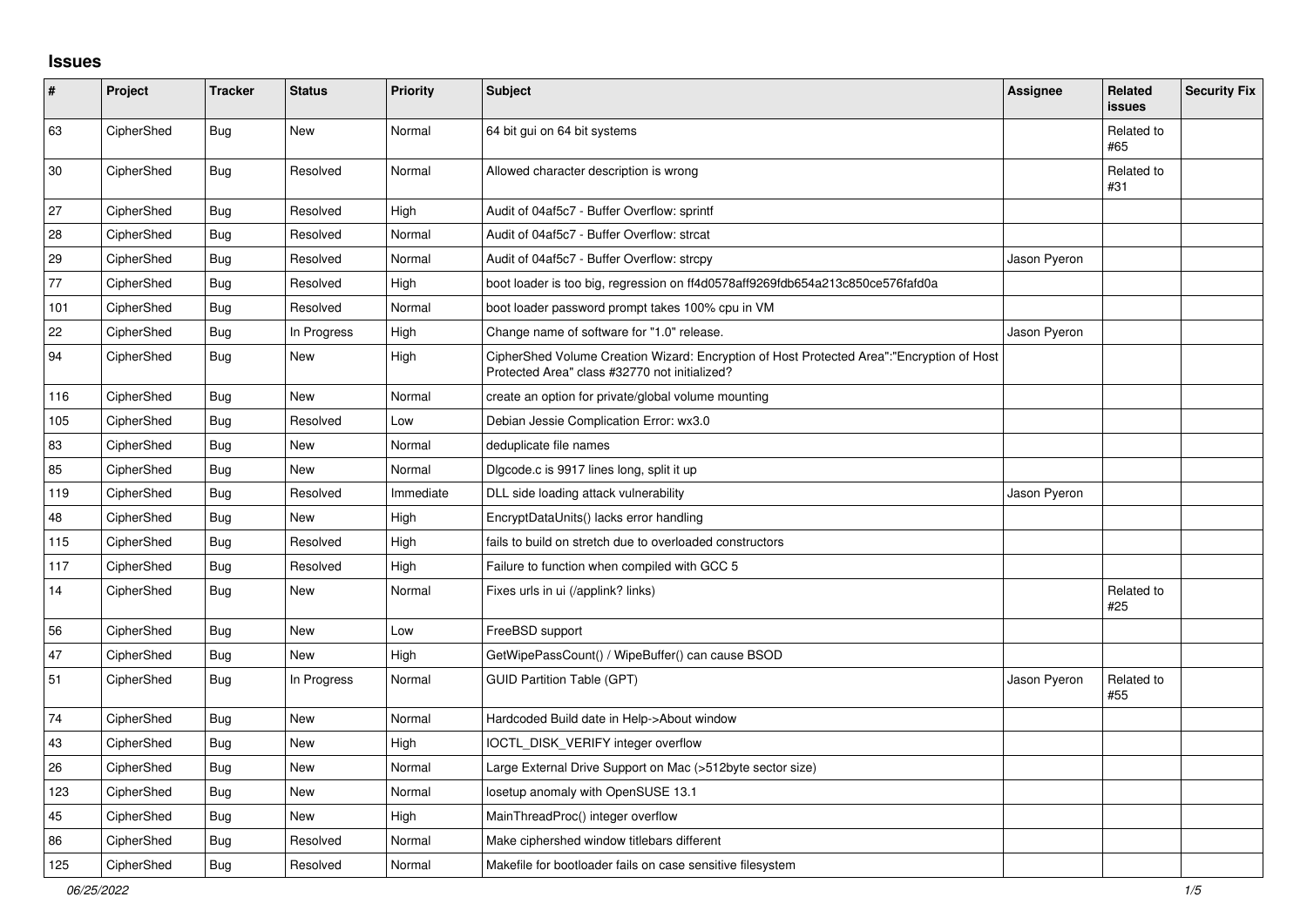| #   | Project    | <b>Tracker</b> | <b>Status</b> | Priority  | <b>Subject</b>                                                                                              | <b>Assignee</b> | Related<br><b>issues</b> | <b>Security Fix</b> |
|-----|------------|----------------|---------------|-----------|-------------------------------------------------------------------------------------------------------------|-----------------|--------------------------|---------------------|
| 76  | CipherShed | <b>Bug</b>     | New           | Normal    | MakeSelfExtractingPackage used in CI cannot have dialog boxes                                               |                 |                          |                     |
| 21  | CipherShed | Bug            | New           | High      | Method of mounting may be exploited                                                                         |                 |                          |                     |
| 46  | CipherShed | Bug            | New           | High      | MountVolume() device check bypass                                                                           |                 |                          |                     |
| 40  | CipherShed | <b>Bug</b>     | <b>New</b>    | High      | Multiple issues in the bootloader decompressor                                                              |                 |                          |                     |
| 37  | CipherShed | Bug            | New           | High      | Open Crypto Audit Project issues                                                                            |                 |                          |                     |
| 107 | CipherShed | <b>Bug</b>     | New           | Immediate | Open Crypto Audit Project TrueCrypt CS-TC-1 - CryptAcquireContext may silently fail in<br>unusual scenarios |                 |                          |                     |
| 108 | CipherShed | <b>Bug</b>     | New           | Urgent    | Open Crypto Audit Project TrueCrypt CS-TC-2 - AES implementation susceptible to<br>cache-timing attacks     |                 |                          |                     |
| 109 | CipherShed | <b>Bug</b>     | New           | High      | Open Crypto Audit Project TrueCrypt CS-TC-3 - Keyfile mixing is not cryptographically sound                 |                 |                          |                     |
| 110 | CipherShed | Bug            | New           | High      | Open Crypto Audit Project TrueCrypt CS-TC-4 - Unauthenticated ciphertext in volume<br>headers               |                 |                          |                     |
| 59  | CipherShed | Bug            | New           | Low       | optimized rescue disk                                                                                       |                 | Related to<br>#52        |                     |
| 71  | CipherShed | <b>Bug</b>     | New           | High      | passwords using non-ascii                                                                                   |                 |                          |                     |
| 95  | CipherShed | <b>Bug</b>     | New           | Normal    | Platform/SystemException.h and Common/Exception.h define the same class/struct                              |                 |                          |                     |
| 127 | CipherShed | <b>Bug</b>     | Resolved      | Normal    | remove #if 0 code                                                                                           | Jason Pyeron    |                          |                     |
| 113 | CipherShed | <b>Bug</b>     | Resolved      | Normal    | remove the donate screen from the installer                                                                 |                 |                          |                     |
| 39  | CipherShed | Bug            | New           | High      | Sensitive information might be paged out from kernel stacks                                                 |                 |                          |                     |
| 88  | CipherShed | <b>Bug</b>     | <b>New</b>    | Normal    | smart card support for containers                                                                           |                 |                          |                     |
| 42  | CipherShed | <b>Bug</b>     | New           | High      | TC_IOCTL_GET_SYSTEM_DRIVE_DUMP_CONFIG kernel pointer disclosure                                             |                 |                          |                     |
| 44  | CipherShed | <b>Bug</b>     | <b>New</b>    | High      | TC_IOCTL_OPEN_TEST multiple issues                                                                          |                 |                          |                     |
| 80  | CipherShed | Bug            | New           | Low       | TEST CASE: ubuntu 14 GUI install                                                                            |                 |                          |                     |
| 72  | CipherShed | Bug            | New           | Normal    | The installation fails, but a message (from windows?) says it succeeds and asks if you want<br>to reboot    |                 |                          |                     |
| 31  | CipherShed | Bug            | New           | Normal    | there is duplicate code for password character checking                                                     | Jason Pyeron    | Related to<br>#30        |                     |
| 73  | CipherShed | <b>Bug</b>     | New           | Normal    | Truecrypt icon showing in taskbar                                                                           |                 |                          |                     |
| 111 | CipherShed | <b>Bug</b>     | New           | Normal    | ui does not show free drives below c: e.g. A: or B:                                                         | Niklas Lemcke   |                          |                     |
| 55  | CipherShed | <b>Bug</b>     | In Progress   | Normal    | Unified Extensible Firmware Interface (UEFI)                                                                | Jason Pyeron    | Related to<br>#51        |                     |
| 112 | CipherShed | <b>Bug</b>     | Resolved      | Normal    | uninstall on windows does not list version info                                                             |                 |                          |                     |
| 78  | CipherShed | <b>Bug</b>     | New           | Normal    | update the ciphershed.org website, automatically                                                            |                 |                          |                     |
| 118 | CipherShed | <b>Bug</b>     | New           | Normal    | upgrading truecrpyt fails if truecrypt is pinned to the taskbar                                             |                 |                          |                     |
| 49  | CipherShed | <b>Bug</b>     | Resolved      | High      | use a unit testing framework                                                                                |                 | Blocks #38               |                     |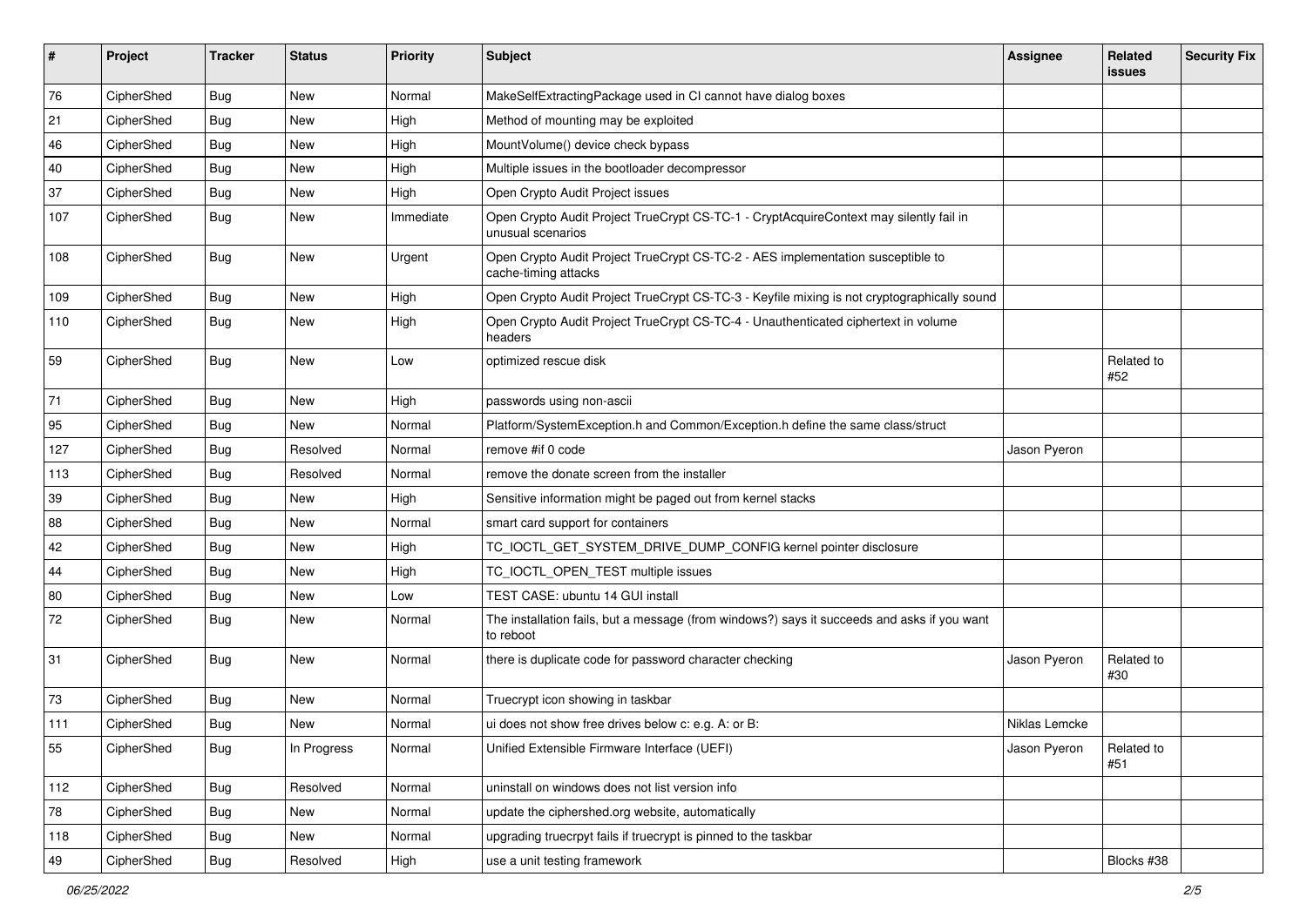| $\sharp$ | Project    | <b>Tracker</b> | <b>Status</b> | <b>Priority</b> | <b>Subject</b>                                                                | <b>Assignee</b> | Related<br><b>issues</b> | <b>Security Fix</b> |
|----------|------------|----------------|---------------|-----------------|-------------------------------------------------------------------------------|-----------------|--------------------------|---------------------|
| 126      | CipherShed | Bug            | Resolved      | Normal          | VS launcher breaks if using multiple VS and the default is not the one for CS |                 |                          |                     |
| 84       | CipherShed | Bug            | New           | Normal          | wcsncpy is subject to buffer overflow                                         |                 |                          |                     |
| 38       | CipherShed | <b>Bug</b>     | New           | High            | Weak Volume Header key derivation algorithm                                   |                 | Blocked by<br>#49        |                     |
| 23       | CipherShed | Bug            | <b>New</b>    | Normal          | Windows 8 / 8.1 Fast Startup                                                  | Rocki H         |                          |                     |
| 41       | CipherShed | <b>Bug</b>     | <b>New</b>    | High            | Windows kernel driver uses memset() to clear sensitive data                   |                 |                          |                     |
| 104      | CipherShed | <b>Bug</b>     | Resolved      | Low             | wxgtk 2.9, CommandLineInterface, ambiguous overloaded function calls          |                 |                          |                     |
| 82       | CipherShed | Feature        | New           | Normal          | add sparse file detection to non-windows versions                             |                 |                          |                     |
| 62       | CipherShed | Feature        | New           | Normal          | Administrative Configuration for Enterprise IT                                |                 |                          |                     |
| 92       | CipherShed | Feature        | New           | Normal          | allow change of cipher/key on encrypted container without decrypting          |                 |                          |                     |
| 11       | CipherShed | Feature        | New           | Low             | Cipher set enablement                                                         |                 |                          |                     |
| 90       | CipherShed | Feature        | <b>New</b>    | Normal          | cipher setting preference file                                                |                 |                          |                     |
| 75       | CipherShed | Feature        | New           | Low             | code coverage - ConvertUTF.c                                                  |                 |                          |                     |
| 81       | CipherShed | Feature        | New           | Normal          | Decrypt System drive via commandline                                          |                 |                          |                     |
| 79       | CipherShed | Feature        | New           | Low             | document a list of file systems compatible with Hidden Volume usage           |                 |                          |                     |
| 60       | CipherShed | Feature        | New           | Normal          | Enhanced UX - shell extension for container management                        |                 | Related to<br>#34        |                     |
| 96       | CipherShed | Feature        | <b>New</b>    | Normal          | installer to incorporate a post-installation quick-start wizard               |                 |                          |                     |
| 69       | CipherShed | Feature        | New           | Low             | integration test: mounting and sharing volumes                                |                 |                          |                     |
| 124      | CipherShed | Feature        | New           | Normal          | investigate switch to FUDforum from phpBB                                     |                 |                          |                     |
| 50       | CipherShed | Feature        | New           | Normal          | Linux FDE                                                                     |                 | Related to<br>#5         |                     |
| 61       | CipherShed | Feature        | <b>New</b>    | Normal          | optionally support TPM                                                        |                 |                          |                     |
| 53       | CipherShed | Feature        | New           | Low             | Portable / non-admin volume browser                                           |                 |                          |                     |
| 67       | CipherShed | Feature        | <b>New</b>    | Normal          | print a backup                                                                |                 |                          |                     |
| 66       | CipherShed | Feature        | New           | Normal          | provide robust API for usermode interaction with kernel driver                |                 |                          |                     |
| 65       | CipherShed | Feature        | New           | Normal          | pure 64 bit version for windows                                               |                 | Related to<br>#63        |                     |
| 52       | CipherShed | Feature        | New           | Low             | recovery utility & tools                                                      |                 | Related to<br>#59        |                     |
| 54       | CipherShed | Feature        | New           | Low             | Self Destruct Password                                                        |                 |                          |                     |
| 57       | CipherShed | Feature        | New           | Normal          | Skein support                                                                 |                 |                          |                     |
| 97       | CipherShed | Feature        | New           | Normal          | Suggestion 1 - Do not use unknown terminology                                 | Niklas Lemcke   |                          |                     |
| 98       | CipherShed | Feature        | New           | Normal          | Suggestion 2 - Do not misuse native UI controls                               | Niklas Lemcke   |                          |                     |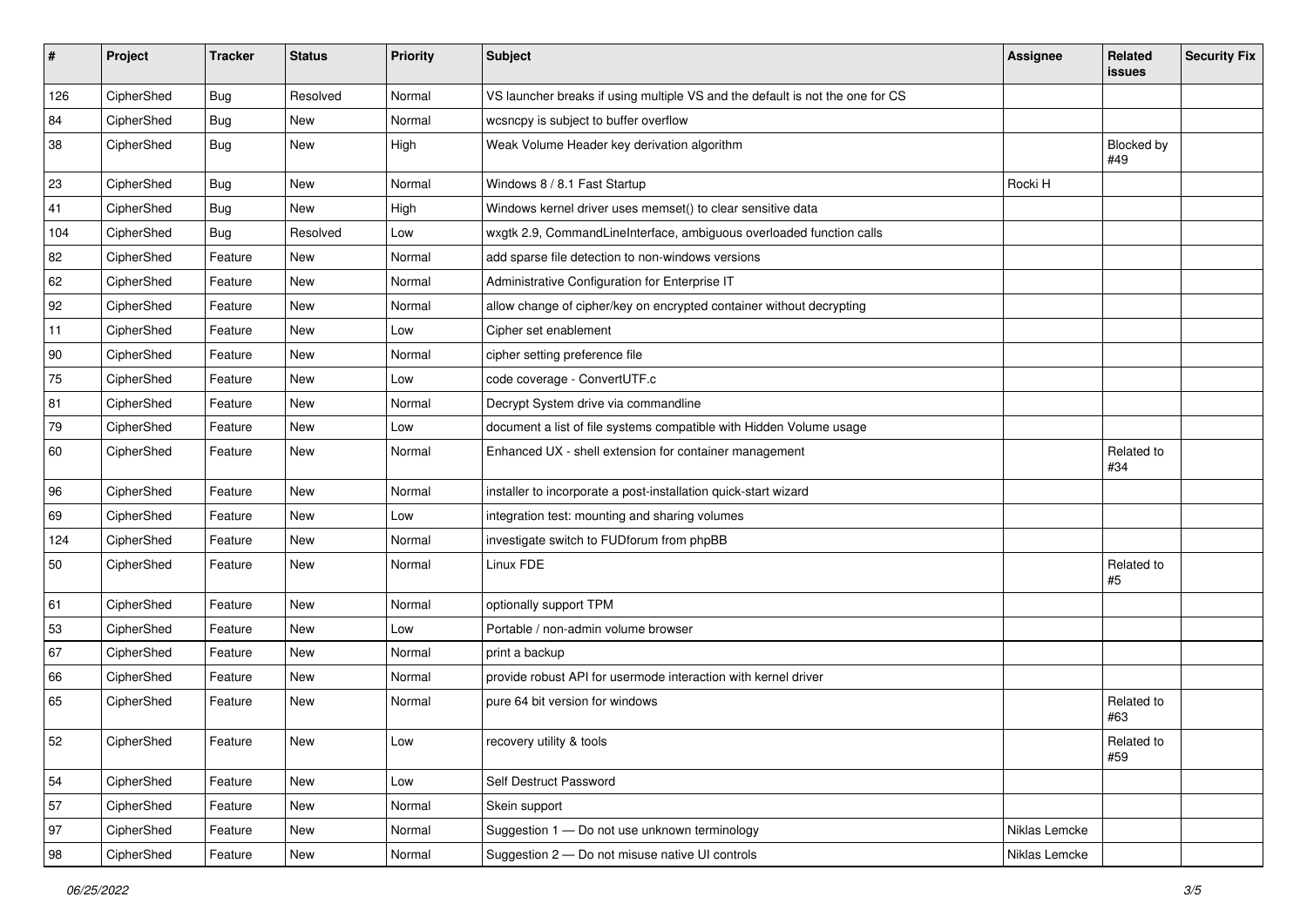| #                | Project    | <b>Tracker</b> | <b>Status</b> | <b>Priority</b> | <b>Subject</b>                                                                                | <b>Assignee</b>             | Related<br><b>issues</b> | <b>Security Fix</b> |
|------------------|------------|----------------|---------------|-----------------|-----------------------------------------------------------------------------------------------|-----------------------------|--------------------------|---------------------|
| 99               | CipherShed | Feature        | <b>New</b>    | Normal          | Suggestion 3-Separate required and optional input parameters                                  |                             |                          |                     |
| 100              | CipherShed | Feature        | <b>New</b>    | Normal          | Suggestion 4-Display the consequences of an action immediately (Immediacy of<br>consequences) |                             |                          |                     |
| 121              | CipherShed | Feature        | <b>New</b>    | Normal          | Support "not" burning CD on encrypting disk operation                                         |                             | Related to<br>#68        |                     |
| 93               | CipherShed | Feature        | <b>New</b>    | Normal          | support "quick" encrypt for new media (especially flash/SSD)                                  |                             |                          |                     |
| 102              | CipherShed | Feature        | <b>New</b>    | Normal          | support for serial console in bootloader                                                      |                             |                          |                     |
| 122              | CipherShed | Feature        | New           | Normal          | support key escrow                                                                            |                             | Related to<br>#68        |                     |
| 36               | CipherShed | Feature        | <b>New</b>    | Normal          | support multiple actors to open an encrypted volume                                           |                             |                          |                     |
| 87               | CipherShed | Feature        | New           | Low             | support multiple hidden volumes                                                               |                             |                          |                     |
| 89               | CipherShed | Feature        | <b>New</b>    | Normal          | Support the Common Criteria Collaborative Protection Profile for Full Disk Encryption         |                             |                          |                     |
| 58               | CipherShed | Feature        | <b>New</b>    | Low             | Tablet / Touch screen / non-keyboard boot support                                             |                             |                          |                     |
| 70               | CipherShed | Feature        | <b>New</b>    | Normal          | track git info in build                                                                       |                             |                          |                     |
| 32               | CipherShed | Feature        | New           | Normal          | truecrypt.ch ideas thread                                                                     |                             |                          |                     |
| 10               | CipherShed | Feature        | <b>New</b>    | Low             | Two-factor Pre-boot-authentication with USB stick and Password                                |                             |                          |                     |
| 35               | CipherShed | Feature        | Resolved      | High            | use Doxygen                                                                                   |                             |                          |                     |
| 91               | CipherShed | Feature        | New           | Normal          | use linked libraries in kernel driver to isolate logical units and later support plugins      |                             |                          |                     |
| 33               | CipherShed | Feature        | New           | Normal          | windows comamnd line volume creation                                                          |                             |                          |                     |
| 34               | CipherShed | Feature        | New           | Normal          | windows mount point support                                                                   |                             | Related to<br>#60        |                     |
| 24               | CipherShed | Task           | <b>New</b>    | Normal          | Add Windows 8 / Server 2012                                                                   | Rocki H                     |                          |                     |
| 25               | CipherShed | Task           | <b>New</b>    | Normal          | Broken applinks                                                                               |                             | Related to<br>#14        |                     |
| 103              | CipherShed | Task           | <b>New</b>    | Low             | <b>Const Correctness</b>                                                                      |                             |                          |                     |
| $\boldsymbol{9}$ | CipherShed | Task           | <b>New</b>    | Normal          | Create check-list of features to be tested                                                    | Pier-Luc Caron<br>St-Pierre |                          |                     |
| 17               | CipherShed | Task           | New           | Normal          | Create debian packaging                                                                       |                             |                          |                     |
| 20               | CipherShed | Task           | New           | Normal          | Create dmg for os x                                                                           |                             |                          |                     |
| 15               | CipherShed | Task           | New           | Normal          | Create Gnu Info page                                                                          | Eugene Wang                 | Related to<br>#12        |                     |
| 16               | CipherShed | Task           | New           | High            | Create list of all installed files / registry keys (Windows).                                 | Rocki H                     | Related to<br>#2         |                     |
| 19               | CipherShed | Task           | New           | Normal          | Create pkgbuild for arch                                                                      |                             |                          |                     |
| 18               | CipherShed | Task           | New           | Normal          | Create rpm packaging                                                                          |                             |                          |                     |